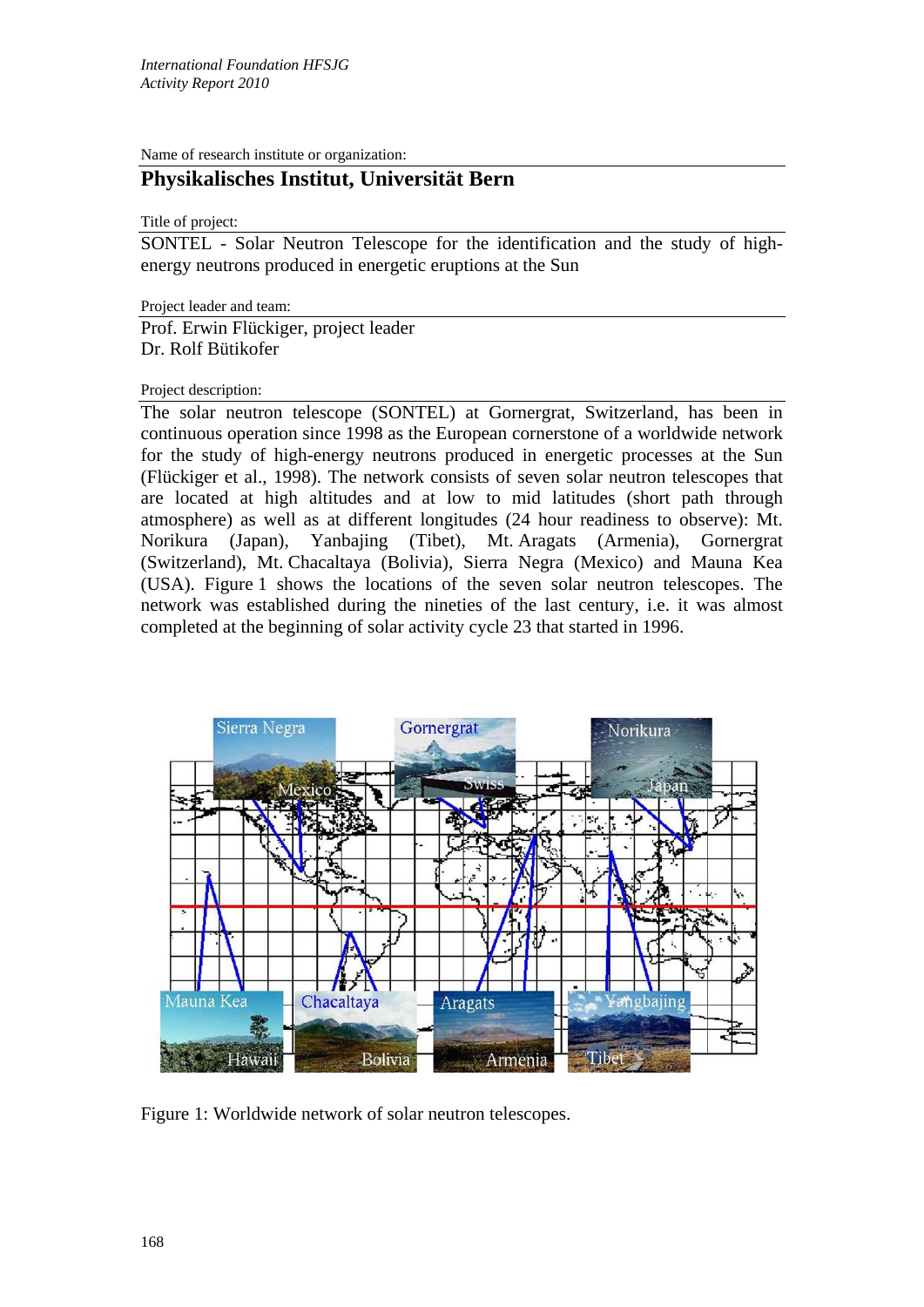The detection of solar neutrons is essential for the understanding of the acceleration processes at the Sun as neutrons are not deflected by electromagnetic fields at and near the Sun nor in the interplanetary space. They therefore give direct information on the timing of their production at the Sun. Solar neutrons are produced in collisions of ions with atomic nuclei from the Sun, whereby the ions, namely protons, are accelerated in high-energy processes at the Sun. Several solar neutron events were detected by the worldwide network of solar neutron telescopes during solar cycle 23, e.g. the event on 7 September 2005, which was observed by the solar neutron telescopes as well as by the neutron monitors in Bolivia and in Mexico (Sako et al., 2006). The next solar cycle (solar cycle 24 that started in 2008) could be very interesting in the investigation of solar neutrons because in addition to the ground based cosmic ray detectors, two interesting new spaceborne experiments have just started their operation in the last years. The Solar Optical Telescope (SOT) onboard the Japanese satellite Hinode (launched in September 2006) is able to measure the magnetic field at the Sun with a resolution in space of 0.3 arcsec. For the understanding of the particle acceleration processes at the Sun detailed information on the structure of the magnetic field is essential. The other new space experiment is the scintillation fiber detector FIB (a detector of the Space Environment Data Acquisition Equipment - Attached Payload (SEDA-AP) onboard the International Space Station (ISS)) that started operation in March 2009. FIB is sensitive to neutrons in the energy range from 15 MeV to 100 MeV, whereby this range picks up directly at the energy range that is covered by the solar neutron telescopes (100 MeV to 300 MeV). Together both detectors cover an energy range from 15 MeV to 300 MeV. The observation of the neutron energy spectrum gives information on the timing and the nature of the acceleration processes at the Sun. It can be expected that the observation of solar neutron events in solar cycle 24 with the networks of solar neutron telescopes and of neutron monitors as well as with the new spaceborne experiments FIB and SOT will provide important new information on the acceleration mechanisms of charged particles in high-energy processes at the Sun.

In addition to the solar neutron telescope, the University of Bern has also operated a conventional GammaTracer unit designed and manufactured by Genitron Instruments GmbH, Frankfurt, Germany, since 2002 to monitor the environmental radiation at Gornergrat. In 2010 the operation of SONTEL and of the GammaTRACER was continued. The solar activity during 2010 was somewhat higher than in 2009 but still low. As a consequence no solar flare candidates were observed that could have emitted a solar neutron flux observable at ground level.

## References

Flückiger, E. O., R. Bütikofer, Y. Muraki, Y. Matsubara, T. Koi, H. Tsuchiya, T. Hoshida, T. Sako and T. Sakai, A new solar neutron telescope at Gornergrat, Proc. 16th European Cosmic Ray Symposium, rayos cósmicos 98, 219, Universidad de Alcalá, Spain, 1998.

Sako, T., Watanabe, K., Muraki, Y. et al., Long-lived solar neutron emission in comparison with electron-produced radiation in the 2005 September 7 solar flare, Astrophys. J. Letters, 651, L69-L72, 2006.

Key words:

Astrophysics, cosmic rays, solar neutrons